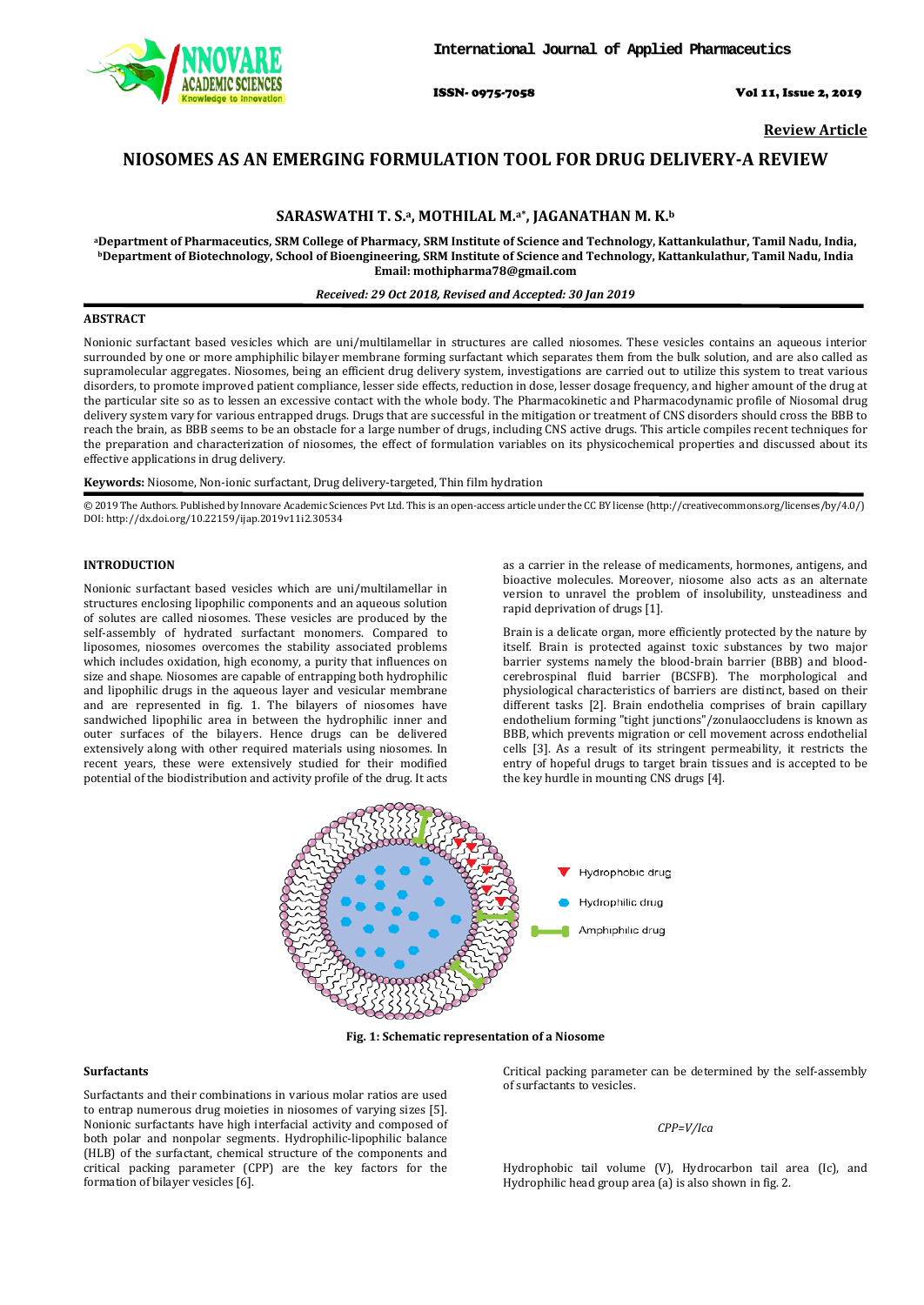Interfacial (Hydrophobic) attraction



 $CPP \, (< 0.5)$  : Micelles form

 $\textit{CPP}$  (>1) : Inverted-micelles form

**Fig. 2: Critical packing parameter [7]**

Entrapment efficiency of the drug is highly affected by the size of the hydrophilic head group and chain length of the nonionic surfactant. Stearyl (C18) chains of nonionic surfactants showed merely higher entrapment-efficiency compared with lauryl chains (C12). Studies showed maximum entrapment efficiency for water-soluble drugs when various tweens bearing a long alkyl chain and a large hydrophilic moiety are combined with the Cholesterol [8].

# **Ether-linked surfactants**

Polyoxyethylene alkyl ethers are surfactants in which hydrophilic and hydrophobic moieties are linked with ether group. The General formula of Polyoxyethylene alkyl ethers is CnEOm, where n can be 12- 18 and m can be 3-7. Surfactants with Polyhydroxyl head and ethylene oxide units are reported in various niosomal formulation [9]**.**

The hydrophilic and hydrophobic group of the surfactant linked with ester moiety have been applied for the preparation of sodium stibogluconate and to deliver it towards the marine visceral leishmaniasis [10].

# **Sorbitan esters**

Ester-linked surfactants are derivatives of Polyoxyethylene esters used in the cosmetic industry for the preparation of water-based products. They are also referred to as spans. Mostly the spans are used to solubilize the essentials oils which are used in cosmetic preparations. Spans with high molecular weight produces less leaky vesicles which are more stable to osmotic gradient [11].

### **Alkyl amides**

Alkyl amides vesicles are supramolecular assemblies produced by incorporating amino acid spacers in alkyl galactosides and glucosides. Alkyl amides have alkyl groups that are fully/partially saturated hydrocarbons having a chain length of C12 to C22 with few fluorocarbon chains having newer amide like compounds [11].

### **Fatty acids and amino acid compounds**

Amino acid moieties becomes amphiphilic when fatty acids are used. The vesicles are formed with hydrophobic alkyl side chains, whereas long chain fatty acids forms closed vesicles which are called as "Ufasomes" [11].

# **Cholesterol**

An important component of a cell membrane showing noticeable changes in bilayer fluidity and permeability. Cholesterol is usually incorporated into non-ionic surfactants in large molar ratios to provide rigidity and orientational order. Cholesterol is an amphiphilic molecule, which orients the aliphatic chain in the direction of surfactant's hydrocarbon chain and OH group in the direction of the aqueous phase. Rigidization is provided by alternative positioning of a rigid steroidal skeleton with surfactant molecules in the bilayer. It also prevents leakage by eliminating gel to liquid phase transition [11].

### **Charge inducers**

The stability of the vesicle is increased by charge induction on the surface of prepared vesicles. The zeta potential of vesicles are higher and it prevents the aggregation of vesicles due to the repulsive forces of the same charges. The frequently used positive charge inducers are cetyl pyridinium chloride and sterylamine and negative charge inducers are dihexadecyl phosphate, lipoamine acid and dicetyl phosphate [12].

# **Choice of surfactant and stabilizer**

In the niosomal formulation, selection of surfactant and stabilizer plays the major role in the optimization of *invitro* release, required size distribution, entrapment efficiency and viscosity etc. Studies showed that zidovudine (BCS Class III) niosomes prepared with Tween 80 as surfactant and DCP as stabilizer (-ve charge-inducer) effectively entrapped high amounts of drug and released 88.72% of drug over 12 h [13]. Ammar HO *et al.* investigated that Diltiazem (BCS Class I) niosomes prepared with span 60 and Cholesterol (1:1 molar ratio) showed maximum entrapment efficiency and drug release on *in-vitro* investigation and *in-vivo* study exhibited an increase in MRT, t1/2 and AUC with a decrease in Ke [14].

Griseofulvin (BCS Class II) niosomes are prepared by thin film hydration technique with cholesterol, span 60, and DCP in the ratio of 75:75:1.5 exhibited maximum entrapment efficiency. In Griseofulvin niosomes, DCP imparts a negative charge to the bilayer vesicles as they are found to be more competent for drug delivery and provides stability to the system, prevents agglomeration and aggregation of vesicles [15].

Nagaraju Ravouru *et al.* developed Folic acid (BCS Class IV) niosomes for brain targeting with span60 and cholesterol (stabilizing agent) in the ratio of 1:1 (50 mg: 50 mg), showed the entrapment efficiency of about 69.42% with better *in-vitro* drug release profile of 64.2% at the end of 12 h [16].

# **Techniques of preparation**

Vesicles of niosomes are produced by various techniques as shown in Fig.3. Some of the methods are suitable for large-scale, and others are suitable for small scale.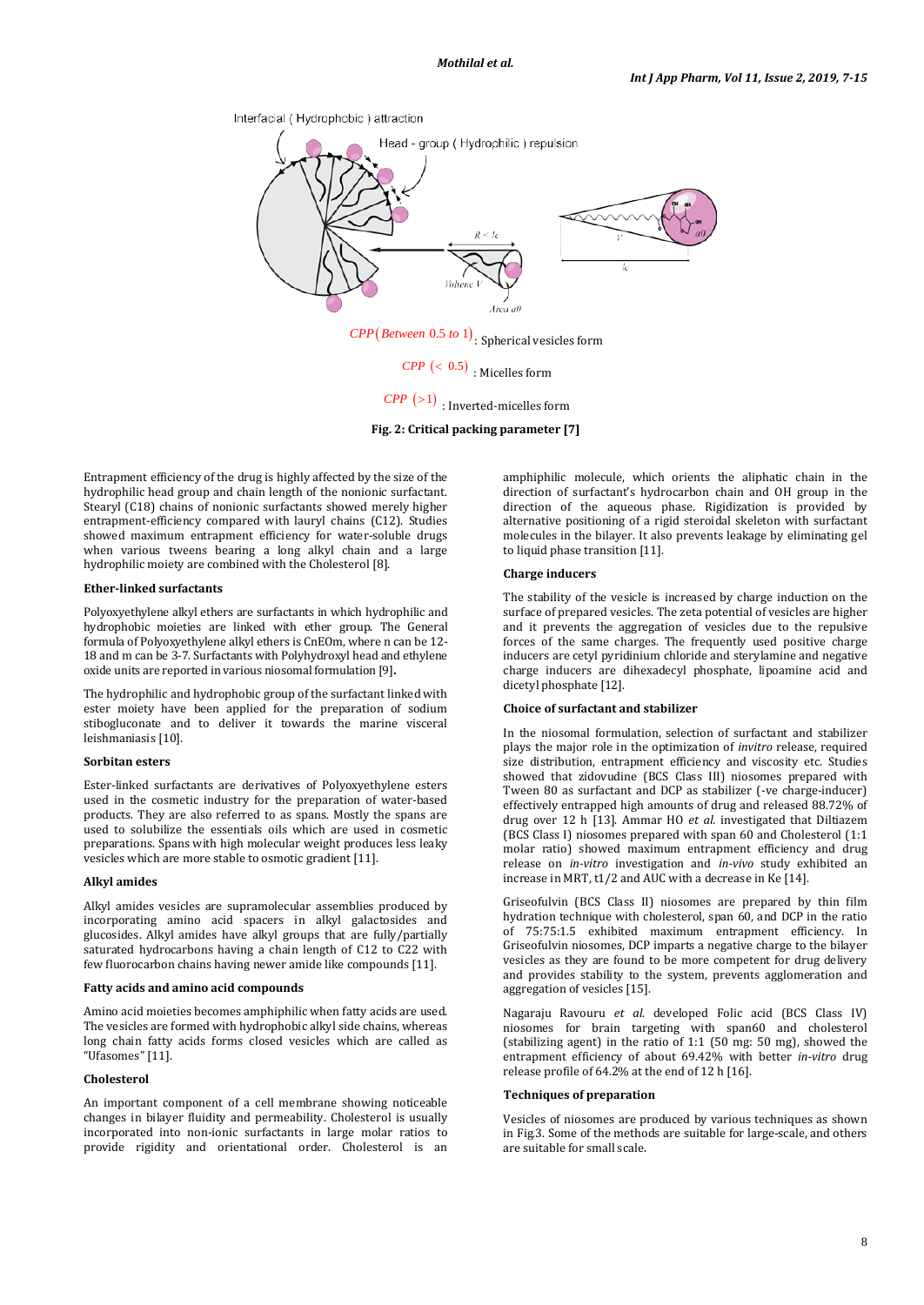

**Fig. 3: Formulations of noisome**

### **Thin film hydration**

Surfactant, cholesterol and charge inducers are the vesicles forming components, are solubilised in a round bottom flask having an organic solvent which is volatile in nature. Formation of thin, dry film containing dissolved components is achieved by evaporating the organic solvent at room temperature using Rotovac evaporator. Formations of niosomes are achieved by hydration and gentle agitation of the dried thin film with aqueous phase [17, 18].

#### **Ether injection**

In this method, surfactant, cholesterol and other substances are solubilized in diethyl ether and slowly injected into an aqueous phase at 60 °C using 14 gauge needle, leading to the evaporation of the ether and forming single layered vesicles. The control of the size of the vesicles can be observed by controlling the size of the needle and other conditions. This process finds its disadvantage of material solubilization in ether and removal of same from the final formulation with a great difficulty [19].

# **Reverse phase evaporation**

In this process, surface active agents are solubilised in a mixture of organic solvents which is volatile in nature, such as ether and chloroform followed by the drug in an aqueous phase. Water in oil (W/O) emulsion of the two phases in a bath-sonicator yields niosomes upon evaporation of an organic solvent. The emulsion obtained from this process is dried in a Rotovac evaporator at 40 °C to form a semi-solid gel first and consequently hydrates to fig. large vesicles. A small quantity of buffer is added to the semi-solid gel and sonicated at 4-5 °C to produce unilamellar vesicles which are smaller in size [20].

### **Microfluidization**

This technique involves an interaction chamber where two phases interact at ultra-high speed in microchannels. Niosomes which are small and uniform are formed due to high-speed impingement and the energy with a high degree of reproducibility [21].

#### **Sonication**

Surfactant-cholesterol mixture is dispersed in the aqueous phase. The dispersed phase is probe sonicated for 10 min at 60 °C to produce multilamellar vesicles (MLV), further increase in sonication time produce uni-lamellar vesicles [22, 23].

# **The bubble method**

This is a single step process without the action of the organic solvent. A buffer is used for the all the components to disperse and kept in a three-necked round bottom flask attached to water cooled-reflux having the nitrogen supply along with a thermometer. The said flask was immersed in a water bath having controlled temperature. Finally, the dispersion was mixed with a shear homogenizer for 15 seconds and bubbled with nitrogen assembly to yield niosomes [24].

### **Active trapping techniques**

In this method, the pH or ion gradient is maintained at optimum to yield niosomes having high drug-lipid ratios and absence of leakage with 100% entrapment efficiency. This is suitable for labile drugs [25]**.**

### **Tran's membrane pH gradient**

In this process, the components are solubilized in the organic phase and allowed to evaporate to form a thin layer. The thin layer is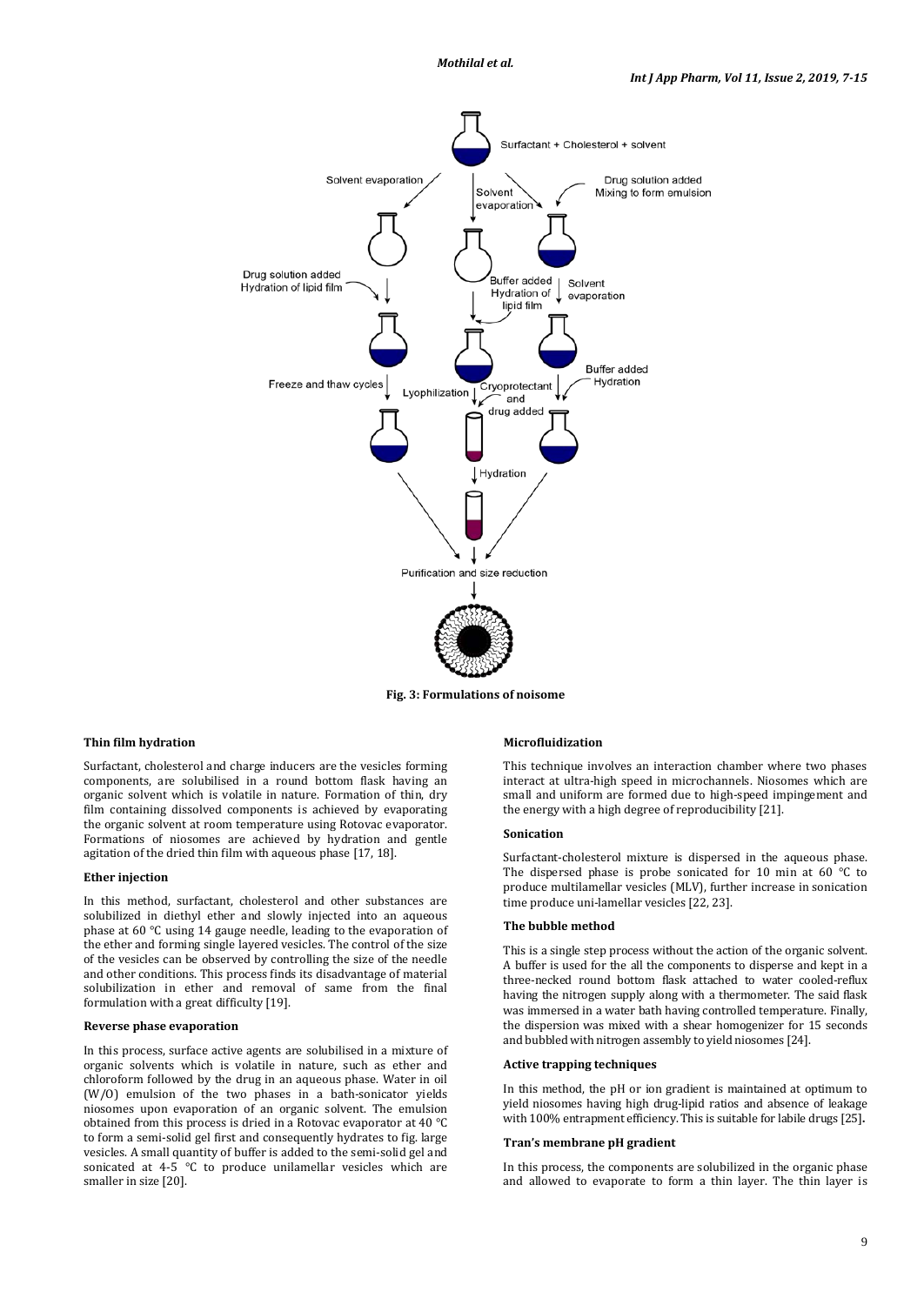further hydrated with citric acid to produce multilamellar vesicles. The formed multilamellar vesicles are freeze-thawed three times and sonicated to form a suspension. To this suspension an aqueous solution containing drug is added, vortexed and pH was raised to 7.0-7.2 using 1M disodium phosphate. The suspension is subjected to 60 °C for 10 min to produce drug loaded niosomes [26].

### **Formation of niosomes from proniosomes**

The proniosomes are obtained as a dried product, in which sorbital is used as a water-soluble carrier and are coated with a thin film of dry non-ionic surfactants. They were renowned by the adding up of aqueous phase at (T>Tm) and concise confrontation concomitantly [27].

# $(T > Tm) - (Temperature > Mean phase transition temperature)$

#### **Multiple membrane extrusion methods**

This can be used for the production of multi as well as large unilamellar vesicles, and its size can be condensed by fleeting through a membrane filter. It is also a reliable way for the production of niosomes with controlled vesicle size [28].

### **The handjani–vila method**

In this method, non-ionic synthetic lipids are mixed with an equivalent amount of drug aqueous solution to be encapsulated. The lipid-oil mixture is shaked to form a homogenous lamellar film. The mixture is further homogenized at a controlled temperature by using ultracentrifugation and agitation [29].

#### **The enzymatic method**

The ester links are cleaved by the esterases, and Cholesterol and surfactants such as polyoxyethylene cholesteryl sebacetate diacetate and Polyoxyethylene stearyl derivatives combine with diacetyl phosphate and other lipids to produce multilamellar niosomes [30].

### **The single pass technique**

Michael W *et al.* patented a continuous process, in which the solution or suspension of lipids are extruded with high pressure through a porous device and a nozzle followed by homogenization to form niosomes of narrow range 50-500 nm size distribution [31].

| Table 1: Methods of preparation with various Non-ionic surfactants and stabilizer with its applications |  |
|---------------------------------------------------------------------------------------------------------|--|
|---------------------------------------------------------------------------------------------------------|--|

| Method                                                               | Non-ionic surfactant and                                              | Drug                      | <b>Applications</b>                                                                                                           | Reference |
|----------------------------------------------------------------------|-----------------------------------------------------------------------|---------------------------|-------------------------------------------------------------------------------------------------------------------------------|-----------|
|                                                                      | stabilizer                                                            |                           |                                                                                                                               |           |
| Thin film-hydration<br>technique                                     | Span 60, Cholesterol                                                  | Diltiazem                 | Calcium channel blocker; hypertension, angina<br>pectoris, and some types of arrhythmia                                       | 14        |
| Thin film-hydration<br>technique                                     | Span 60, Cholesterol                                                  | Diacerein                 | Inhibiting interleukin-1 beta; Osteoarthritis                                                                                 | 32        |
| <b>Sonication Method</b>                                             | Span 60, Cholesterol,<br>dicetylphosphare (DCP),<br>stearylamine (SA) | Candesartan               | Angiotensin II receptor antagonist;<br>Hypertension                                                                           | 33        |
| Lipid film hydration<br>method                                       | Span 60, Cholesterol                                                  | Loratadine                | Antihistamine; Allergies                                                                                                      | 34        |
| Thin film hydration<br>method, an Ether<br>injection method          | Tween 40. cholesterol                                                 | Ketoprofen                | Nonsteroidal anti-inflammatory drugs<br>(NSAID); Inhibiting synthesis of prostaglandin.<br>Analgesic and antipyretic effects. | 35        |
| Thin film-hydration                                                  | Span 60, Cholesterol, Solulan C<br>24                                 | Ketorolac<br>tromethamine | NSAID:<br>To treat metabolic acidosis                                                                                         | 36        |
| technique                                                            |                                                                       |                           |                                                                                                                               |           |
| Thin film-hydration<br>technique                                     | Span 60, Cholesterol,<br>Dicetylphosphate (DCP)                       | Tenofovir                 | To treat chronic (long term) HBV                                                                                              | 37        |
| Lipid layer hydration<br>method                                      | Span 60, Cholesterol                                                  | Folic acid                | Anaemia                                                                                                                       | 16        |
| Thin film hydration<br>technique                                     | Span 60, Cholesterol,<br>Dicetylphosphate (DCP)                       | Clarithromycin            | To treat Bacterial infections                                                                                                 | 38        |
| Thin film-hydration<br>technique                                     | Tween 80, Cholesterol,<br>Dicetylphosphate (DCP)                      | Zidovudine                | NRTIs; Nucleoside reverse transcriptase<br>inhibitors; to prevent passing the HIV to the<br>unborn baby in pregnant women     | 15        |
| Lipid layer hydration<br>method, Thin film ether<br>injection method | Span 60, Cholesterol,<br>Dicetylphosphate (DCP)                       | Griseofulvin              | To treat skin infections                                                                                                      | 13        |
| Thin film-hydration<br>technique                                     | Span $60$ ,<br>Span 80, Cholesterol                                   | Acyclovir                 | Anti-viral infections                                                                                                         | 39        |

Table 1 identified the important methods used to formulate the niosomes using various non-ionic surfactants and stabilizers. It also postulated that many of the niosomal formulations were prepared with span 60 as a non-ionic surfactant and cholesterol as a stabilizer for encapsulation of various drugs.

#### **Characterisation of niosomes**

# **Morphology**

Niosomal vesicles shape is assumed to be spherical. Mean diameter can be determined by laser light scattering method [40]. The diameter of vesicles can also be determined by electron microscopy, freeze-fracture electron microscopy, molecular sieve chromatography, electron microscopy, molecular sieve chromatography, ultracentrifugation, photon correlation microscopy and optical microscopy [41 , 42]. Fusion of vesicles during the cycle might be attributed to the increase in vesicle diameter due to freeze-thawing of niosomes.

# **Bilayer formation**

X-cross formation under light polarisation microscopy characterizes the formation of bilayer vesicle owing to the assembly of non-ionic surfactants [43 ]. A diagrammatic representation of such formation is shown in fig. 4.

#### **Number of lamellae**

Determined by using nuclear magnetic resonance (NMR) spectroscopy, small angle X-ray scattering and electron microscopy [44 ].

# **Membrane rigidity**

Measured by the mobility of a fluorescence probe as a function of temperature.

# **Entrapment efficiency**

Once niosomal dispersion is formulated, an unentrapped drug is separated. The entrapped drug remained in niosomes is determined by complete vesicle disruption using 50% n-propanol/0.1% Triton X-100. The resultant solution is tested by appropriate assay method of the drug [45].

#### It can be represented as:

*Entrapment efficiency*  $(EE) = (Amount \text{ *entrapped / total amount*}) \times 100$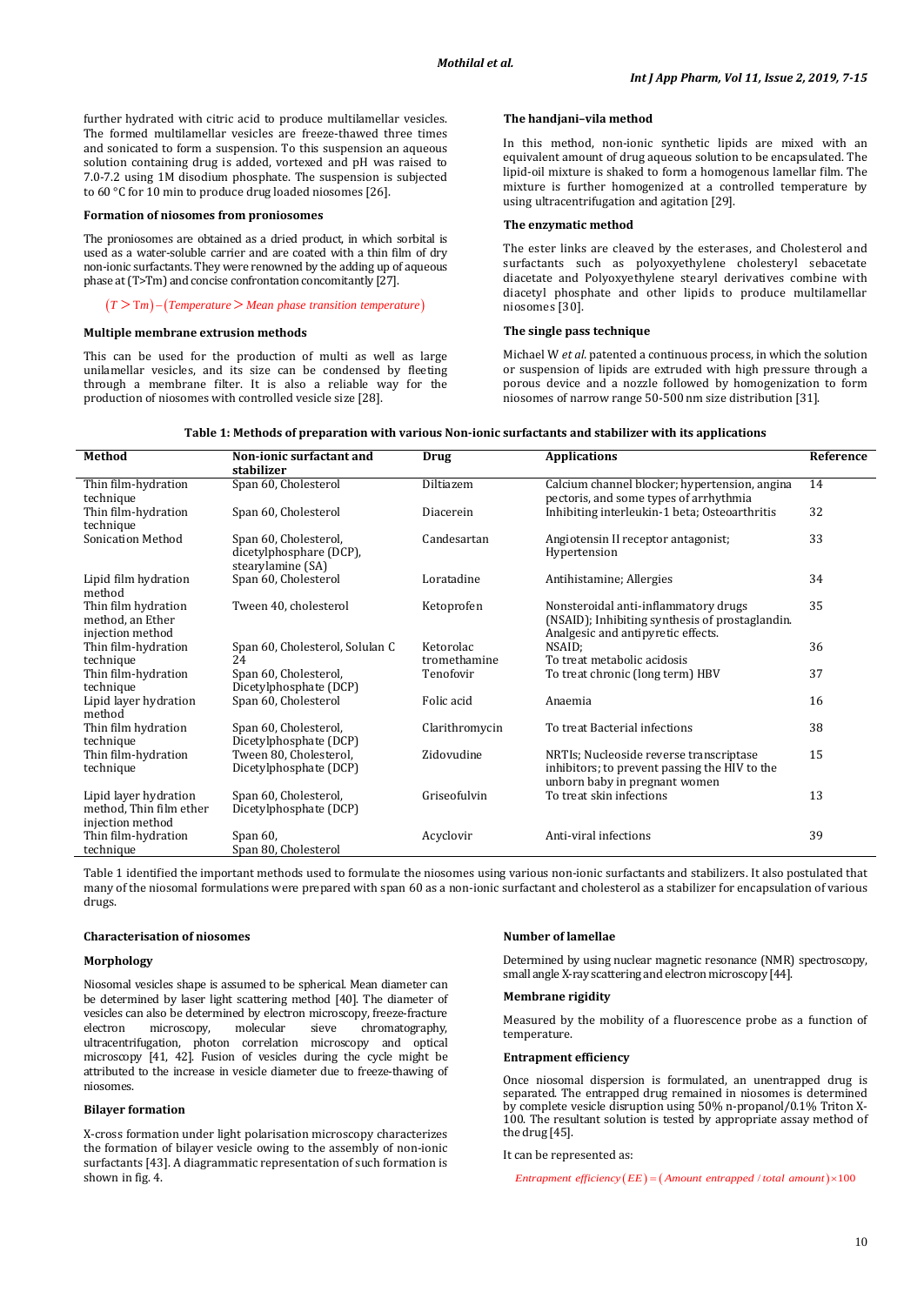

**Fig. 4: Formation of bilayer assembly of span 60 noisome [43 ]**

# *In vitro* **release study**

*In-vitro* release rate study was reported by using dialysis tubing [46]. Initially, dialysis sac was washed with distilled water, followed by soaking, and the vesicle suspension was pipette into a bag made up of the tubing, finally sealed. In a 250 ml beaker, the bag containing vesicles was placed in 200 ml buffer solution at 25 °C or 37 °C with constant shaking. By an appropriate assay method with a range of time intervals, the buffer was analysed for the drug content.

Gel filtration technique was used for the separation of free Isoniazid from Isoniazid encapsulated niosomes using Sephadex G-50 powder soaked for 48 h in double distilled water for swelling [47]. In this process about 1 ml of prepared niosomal suspension was placed over the top of the column and elution is carried out using normal saline. Followed by the free drug, a slightly dense, white opalescent suspension of encapsulated isoniazid niosomes elutes out. In a dialysis tube separated niosomes were filled and was attached to one end. Finally, dialysis tube was suspended in phosphate buffer of pH (7.4), with a frequent stirring with a magnetic stirrer. The samples were withdrawn at specific time intervals and tested using high-performance liquid chromatography (HPLC) method.

#### *In vivo* **release study**

*In vivo* release study was performed using albino rats. These albino rats were differentiated into various groups. By means of appropriate disposal syringe, a niosomal suspension was injected intravenously through a tail vein for *in vivo* study.

# **Table 2: Characterization parameters**

| <b>Parameters</b>                 | Units                    | <b>Instruments</b>                                                                     | Reference  |
|-----------------------------------|--------------------------|----------------------------------------------------------------------------------------|------------|
|                                   |                          |                                                                                        |            |
| Particle size determination       | Nm                       | Optical Microscopy, Dynamic light scattering                                           | 16, 36, 37 |
| Vesicle morphology and Size       | Nm                       | Transmission electron microscopy                                                       | 35, 36, 37 |
| analysis                          |                          | Scanning electron microscope                                                           |            |
| <b>Entrapment Efficiency</b>      | $\frac{0}{0}$            | Exhaustive dialysis method, Sephadex G-50 minicolumn centrifugation method,            | 32, 34, 36 |
|                                   |                          | Centrifugation method Refrigerated centrifuge Sonication Ultracentrifugation           |            |
| Viscosity                         | poise                    | Ostwald's viscometer, Brookfield synchro electroviscometer                             | 33, 34     |
| Osmotic shock                     | Nm                       | Optical microscopy                                                                     | 15,39      |
| Invitro drug release              | $\%$                     | Membrane diffusion Technique, Dialysis method, Spectrophotometric determination        | 16,37      |
|                                   |                          | Franz diffusion cell                                                                   |            |
| Stability studies                 | $\frac{0}{0}$            | Drug retention behaviour                                                               | 16, 37     |
| Zeta potential                    | mV                       | Zetasizer, Dynamic light scattering technology, NanoZS-90 zetasizer, Malvern zetasizer | 33, 36     |
|                                   |                          | Nano ZS                                                                                |            |
| In vitro skin penetration study   | $\frac{0}{0}$            | Vertical franz-type diffusion cell                                                     | 32         |
| Flow properties                   | $\blacksquare$           | Angle of repose                                                                        | 34         |
| Consolidation and compressibility | $\overline{\phantom{a}}$ | Hausner index (HI)                                                                     | 35         |
| Ex vivo and In vivo studies       | $\frac{0}{0}$            | Animal models                                                                          | 36, 37     |
|                                   |                          |                                                                                        |            |

Table 2 summarizes the various parameters such as Particle size determination, Vesicle morphology and Size analysis, Entrapment Efficiency; stability studies etc., to assure the niosomal drug delivery system as a competent approach towards the novel drug delivery.

#### **Formulations and routes of administration**

In designing a vesicular formulation, the route of administration plays a major role. Among the various types of formulations, niosomes can be one of the potential oral drug delivery. Niosomes of gliclazide being a promising delivery system with enhanced bioavailability and prolonged drug release profile for the treatment of diabetes mellitus [48].

Transdermal therapeutic systems are effective dosage forms as they are self-contained and self-discrete dosage forms. They deliver the drug when applied to the intact skin in a controlled rate into the systemic circulation with a slow penetration, a major downside of transdermal drug delivery. In this case, niosomes can effectively increase the penetration rate when the transdermal delivery of the drug is incorporated. Using thin film hydration technique, and with various ratios of non-ionic surfactants such as Tween 20, Tween 40, Tween 60, and Tween 80 niosomes of terbinafine hydrochloride was formulated [49]. Some of the recent reports on brain-targeted drug delivery on Nanoemulsion includes Palperidone or curcumin microemulsion [50] or Quetiapine nanoemulsion [51].

Gel formulation is quite eminent for intranasal delivery. Various polymers comprising synthetic/natural polymers are converted into gel form by shifting pH/temperature are used in gel formulations [52]. Drugs such as Ropinirole [53], Levadopa [54], Midazolam [55] have been developed as an *in-situ* nasal thermoresponsive gel delivery system and showed efficient brain-targeted drug delivery via intranasal route. However, the effect of temperature on such dosage form needs significant assessment [56].

#### **Niosomes-advantages**

Niosomes offers better patient compliance and therapeutic effect with greater bioavailability compared to conventional dosage forms [57, 58]. The depot formation of noisome shows controlled and sustained release of drugs [59, 60]. The remarkable capability of noisome is to entrap hydrophilic drugs, lipophilic drugs as well as amphiphilic drugs [61]. The size, shape, fluidity, composition, of drug-containing niosomes can be controlled whenever necessary.

Niosomes are successfully used in targeting drugs to several organs [62]. Compared to liposomes, niosomes are more stable [63] and can raise the permeation of drugs in the skin [64]. The routes of administration of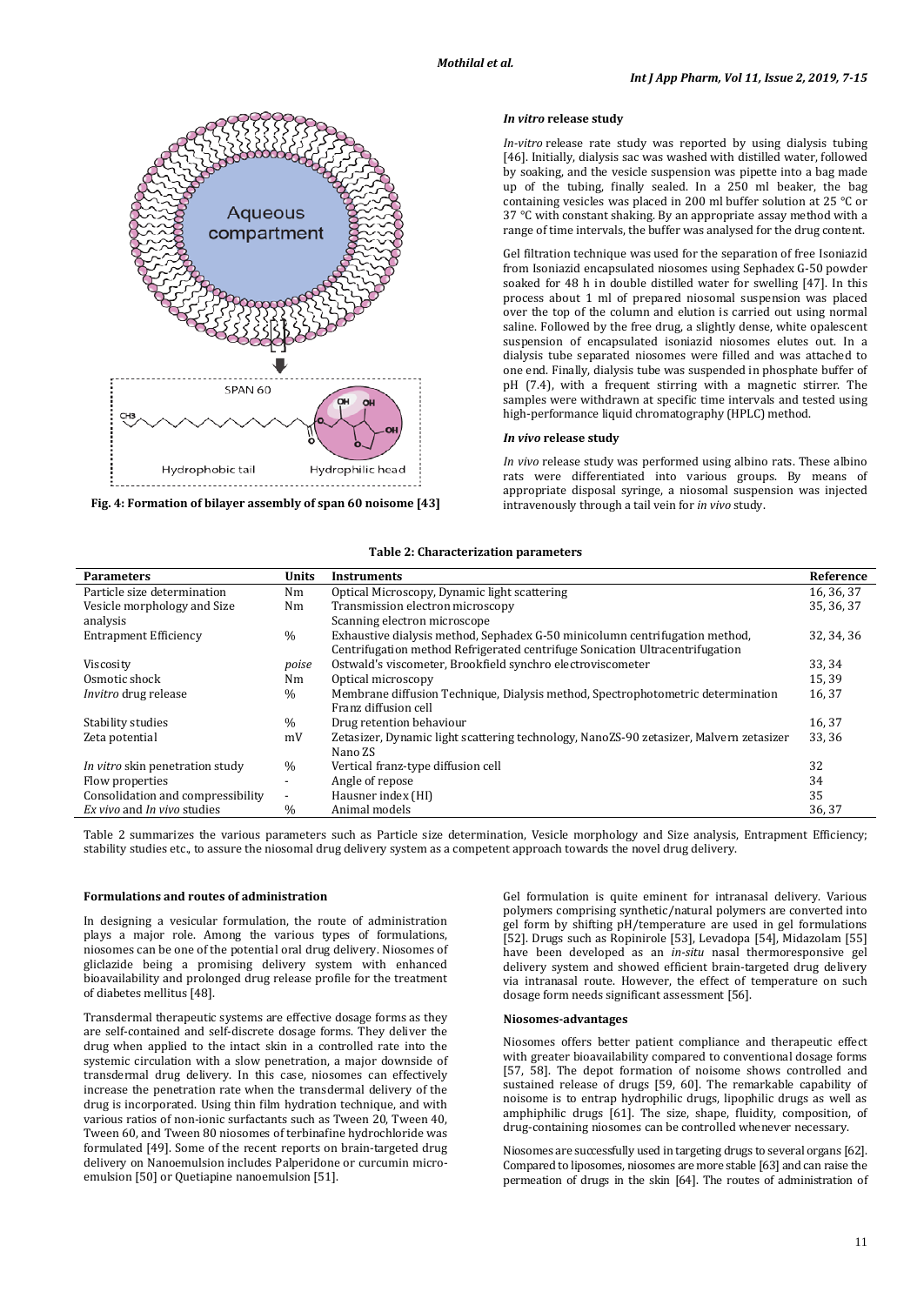niosomes can be widened like oral, parenteral and topical etc. [65]. Niosomes are biodegradable, biocompatible and non-immunogenic to the body. In the case of niosomes the handling, storage, and transportation are quite easier than any other formulations [66].

| <b>Non-ionic surfactant</b> | <b>Stabilizer</b>                   | Ratio     | Route of administration | Reference |
|-----------------------------|-------------------------------------|-----------|-------------------------|-----------|
| Span 60                     | Cholesterol                         | 1:1       | Nasal                   | 14        |
| Span 60                     | Cholesterol                         | 9:1       | Topical                 | 32        |
| Span 60                     | Cholesterol, Dicetylphosphate (DCP) | 1:1:0.05  | 0ral                    | 33        |
| Span 60                     | Cholesterol                         | 1:1       | Nasal                   | 34        |
| Tween 40                    | Cholesterol                         | 1:1       | Topical                 | 35        |
| Span 60                     | Cholesterol                         | 1:1       | Topical                 | 36        |
| Span 60                     | Cholesterol, Dicetylphosphate (DCP) | 1:1       | Oral                    | 37        |
| Span 60                     | Cholesterol                         | 1:1       | Nasal                   | 16        |
| Span 60                     | Cholesterol                         | 1:1       | 0ral                    | 38        |
| Span 60                     | Cholesterol, Dicetylphosphate (DCP) | 75:75:1.5 | 0ral                    | 13        |
| Span 60 And Span 80         | Cholesterol                         | 1:2:1     | Topical                 | 39        |

From the table 3 it is understood that niosomes are successfully employed in the oral and topical formulations and recently niosomal formulations are being employed via nasal route.

# **Application of niosomes**

Niosomes have been widely applied in diverse fields to treat various diseases, diagnostics, and cosmetics. Niosomes have a wide range of pharmaceutical drug delivery application owing to their inherent advantages.

# **Immuno-niosomes**

Niosomes conjugation to antibodies forms immune-niosomes on their surface. Incorporation of cyanuric chloride derivatized Tween 61 in the noisome formulation was done through monoclonal IgG antibodies conjugated to the vesicle surfaces, and are prepared using thin film hydration techniques followed by sonication.

#### **Magnetic niosomes**

Niosomes show its effective magnetic targeting in a combination of drug delivery for various applications especially in cancer therapy [67]. Encapsulation of both anti-tumoral model drug and magnetic-EMG 707 ferrofluids into the aqueous core of niosome, lead to the development of Doxorubicin-loaded magneto-niosomal formulations without any additional toxicity [68].

## **Gene delivery**

Niosomes are utilized as a cutaneous gene delivery system for the treatment of skin diseases [69]. In a study by Raghavachari and Fahl [70], nonionic liposomes in rat skin cells; affords a competent delivery of beta-galactosidase/luciferase DNAs and it is illustrated as that generally DNA is a sequence of base-pairs of four different nucleotide bases [71].

### **Anticancer drug delivery**

Niosomes comprising a non-ionic surfactant, cholesterol and dicetyl phosphate encapsulating methotrexate (MTX) lead to the increased absorption from the gastrointestinal tract with subsequent oral ingestion. Excessive uptake of MTX into the liver following the intravenous administration of the niosomes as compared to MTX, administered either orally or intravenously.

Other anticancer agents such as vincristine [72] bleomycin [73] and paclitaxel [74] show reduced toxicity with improved anticancer activity.

# **Transdermal delivery**

Stratum corneum, the intracellular lipid barrier is significantly looser and more permeable for the particles such as niosomes [75]. Niosomes were used as a carrier for the transdermal delivery of ketorolac–a potent nonsteroidal anti-inflammatory drug with significant improvement in drug permeation with reduced lag time [76].

Ammonium glycyrrhizinate, niosomes of the natural compound, having effective anti-inflammatory activity formulated with the help of a new nonionic surfactant, â ώ-hexadecyl-bis-(1-aza-18-crown-6)

(bola surfactant)–span 80 and cholesterol in a ratio of 2: 3: 1 to increase the intracellular delivery by bola surfactant. Experiments showed that the bola niosomes could promote the intracellular uptake of ammonium glycerrhizinic acid [77].

# **Improved stability of peptide drugs**

Stability of peptide drug namely, 8-arginin vasopressin, 9 glycinamide-w 33 was increased significantly by using niosomes. A non-ionic surfactant Span 60 has high conflicts in incorporating proteolytic enzymes, but in the presence of sodium deoxycholate and proper storage temperature, the stability of niosomes is found to be excellent [78].

# **In ophthalmic drug delivery**

Gentamicin sulphate, a water-soluble antibiotic shows an extensive alteration in the release rate during its experimental studies. Moreover, in contrast to the regular drug sample solution, niosomal formulation of drug exhibit sluggish release [79]. Timolol maleate (0.25%) niosomes, formulated via coating with chitosan shows more effect on intraocular tension with fewer side effects as compared to the marketed products [80].

# **In the treatment of localized psoriasis**

The limited applications of Methotrexate for the treatment of psoriasis were because of its manufacturing difficulties. It was then overcome by methotrexate niosomes, using chitosan as the polymer, with the promising results [81].

### **In leishmaniasis**

Generally, leishmaniasis parasite primarily affects the cells of the liver and spleen. Antimonials, the commonly used drug may damage the heart; liver; kidney etc. The incorporation of these drugs like sodium stibogluconate into niosomes improves the efficacy of the drug [82]. The additive effect was observed when two doses were given on successive days. Moreover, the higher level of antimony in the liver after its intravenous (i. v.) administration in mice is found in niosomes drug formulation [83].

#### **In diagnostic imaging**

Niosomes-as a carrier for radiopharmaceuticals. It also shows site specificity for spleen and liver using 99mTc labelled DTPA containing niosomes for their imaging studies [84]. Improved tumour targeting of a paramagnetic agent is obtained by conjugated niosomal formulations-gadobenate with (N-palmitoyl-glucosamine, NPG), PEG 4400 and both PEG and NPG [85].

### **Carrier for haemoglobin**

Niosomes being a carrier for haemoglobin plays a major role. A super-imposable curve on free haemoglobin curve is obtained by the niosomal haemoglobin suspension [86, 87].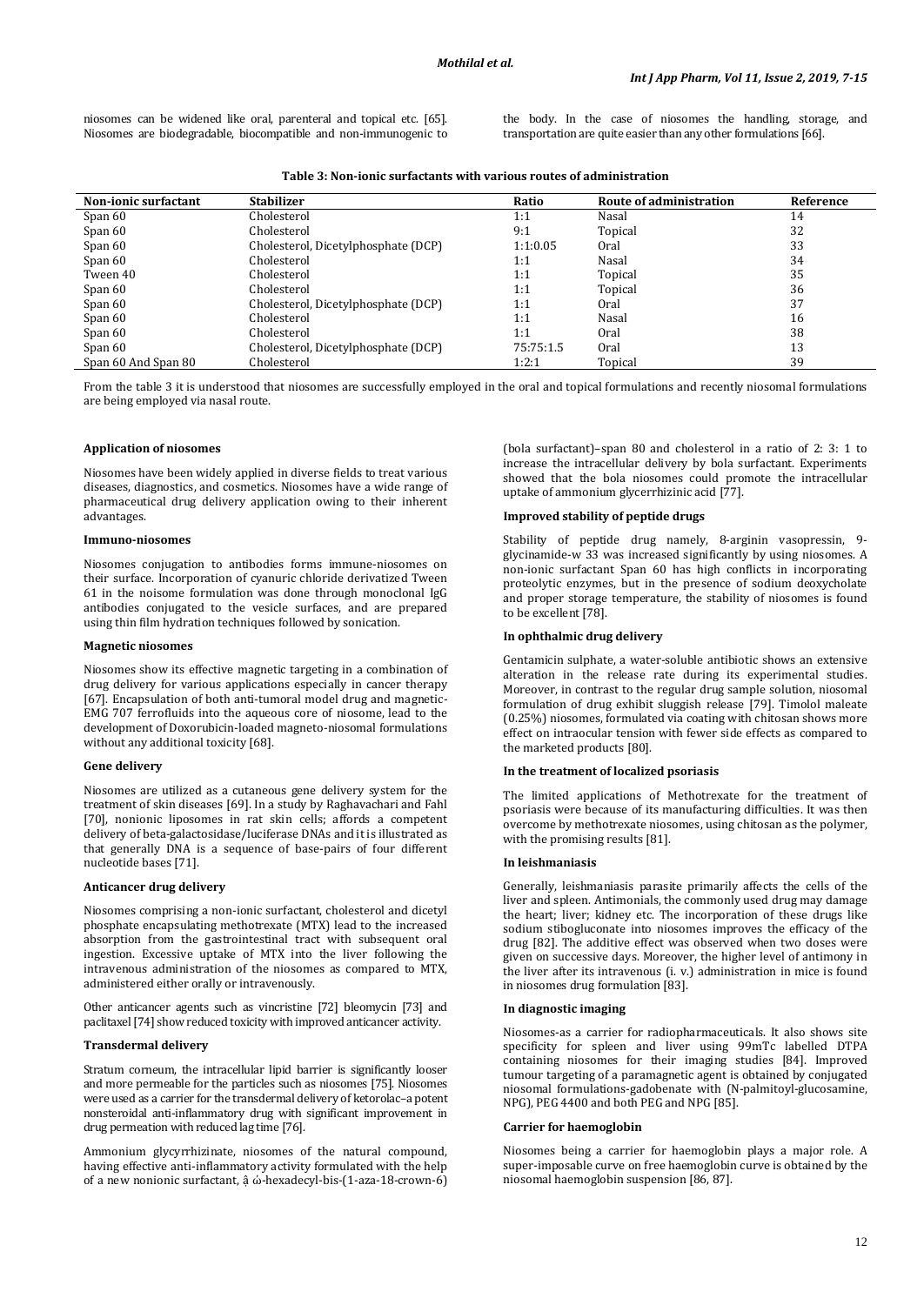# **Cosmetic delivery**

L'Oréal developed and patented niosomes in the year 1970s and 1980s who devised the primary report of non-ionic surfactant vesicles for cosmetic applications. And the first product 'Niosome' was introduced in 1987 by Lancôme. Niosomes have intense ability to progress the bioavailability of poorly absorbed substances; raise the stability of entrapped drugs and finally enhances skin penetration, thus paves the way for niosomes in the area of cosmetic and skin care applications [88].

# **Vaccine delivery**

For peroral vaccine delivery system and for topical immunization, niosomes attains good attention. Niosomes for topical DNA delivery of Hepatitis B surface antigen (HBsAg) were formulated, using the reverse phase evaporation method using Span 85 and cholesterol. The immune stimulating activity was investigated and was noted that topical niosomes elicited a comparable serum antibody titer and endogenous cytokines levels as compared to topical liposomes and intramuscular (i. m) recombinant HBsAg [89,90].

# **CONCLUSION**

Niosomes are becoming an efficient and effective move towards a recent drug delivery. These were used in the modern pharmaceutical industry due to their remarkable advantages over conventional vesicular delivery systems. Among all the applications of niosomal technology, the development of a suitable niosomal carrier to encapsulate neuroactive compounds is incredibly promising. The nose to brain delivery route has the potential to become alternative of invasive methods of drug delivery to the brain regarding improved drug absorption and less systemic adverse effect. To enjoy the advantages, the limitations of variable absorption or nasal toxicity must be exterminated. The goal of development of niosomes is to control the release of drug in a sustained manner, a further change in the distribution profile of drug and targeting to the specific body site. Thus as an effective tool now and then for various therapeutic substances and the responsibility lies on future research scientists to successfully yoke its potential in various purposes for the aid of people.

#### **ACKNOWLEDGMENT**

The authors are thankful to SRM College of Pharmacy, SRM University, Kattankulathur, Tamilnadu.

# **AUTHORS CONTRIBUTIONS**

All the author have contributed equally

# **CONFLICT OF INTERESTS**

All authors declare that there is no conflict of interest associated with this article.

# **REFERENCES**

- 1. Biju SS, Talegaonkar S, Mishara PR, Khar RK. Vesicular systems: an overview. Indian J Pharm Sci 2010;210:141-51.
- 2. Pardridge WM. Blood-brain barrier drug targeting: the future of brain drug development. Mol Interv 2003;3:90-105.
- 3. Ulrich Bickel, Young Sook Kang, Jorg Huwyler. Drug targeting organ-specific strategies. Edited by G Molema, DKF Meijer. Chapter 2 Brain-Specific Drug Targeting Strategies; 2001. p. 23- 50.
- 4. Shadab A Pathan, Zeenat Iqbal, Syed MA Zaidi A, Sushma Talegaonkar, Divya Vohra. CNS drug delivery systems: novel approaches. Recent Pat Drug Delivery Formulation 2009;3:71- 89.
- 5. Giddi HS, Arunagirinathan MA, Bellare JR. Self-assembled surfactant nano-structures are important in drug delivery: a review. Indian J Exp Biol 2007;45:133-59.
- 6. Uchegbu IF, Double JA, Kelland LR, Turton JA, Florence AT. The activity of doxorubicin niosomes against an ovarian cancer cell line and three *in vivo* mouse tumour models. J Drug Target 1996;3:399-409.
- 7. Gannu P Kumarn, Pogaku Rajeshwarrao. Nonionic surfactant vesicular systems for effective drug delivery-an overview. Acta Pharma Sinica B 2011;1:208-19.
- 8. Arunothayanun P, Bernard MS, Craig DQ, Uchegbu IF, Florence AT. The effect of processing variables on the physical characteristics of non-ionic surfactant vesicles (niosomes) formed from a hexadecyl diglycerol ether. Int J Pharm 2000;201:7–14
- Vyas SP, Khar RK. Targeted and controlled drug delivery novel carrier systems; CBS Publishers and Distributors, New Delhi; 2011. p. 249-79.
- 10. Hunter CA, Dolan TF, Coombs GH, Baillie AJ. Vesicular systems (niosomes and liposomes) for delivery of sodium stibogluconate in experimental murine visceral leishmaniasis. J Pharm Pharmacol 1988;40:161-5.
- 11. Dahiya NK, Rao R, Nanda S. Preparation and characterization techniques in the niosomal vesicular systems-a review. J Pharm Biomed Sci 2011;5:1-8.
- 12. Bandyopadhyay P, Johnson M. Fatty alcohols or fatty acids as niosomal hybrid carrier: effect on vesicle size, encapsulation efficiency and *in vitro* dye release. Colloids Surf B Biointerfaces 2007;58:68-71.
- 13. Kandasamy Ruckmani, Veintramuthu Sankar. Formulation and optimization of zidovudine niosomes. AAPS PharmaSciTech 2010;11:1119-27.
- 14. Ammar HO, Haider M. *In vitro* and *in vivo* investigation for optimization of niosomal ability for sustainment and bioavailabilty enhancement of diltiazem after nasal administration. Drug Delivery 2017;24:414-21.
- 15. Pratap S Jadon, Virendra Gajbhiye, Rajesh S Jadon. Enhanced oral bioavailabilty of griseofulvin via niosomes. AAPS PharmSciTech 2009;10:4.
- 16. Nagaraju Ravouru, Pallavi Kondreddy, Deepathy Korakanchi, Haritha M. Formulation and evaluation of niosomal nasal drug delivery system of folic acid for brain targeting. Curr Drug Discovery Technol 2013;10:210-82.
- 17. Baillie AJ, Coombs GH, Dolan TF, Laurie J. Non-ionic surfactant vesicles, niosomes, as a delivery system for the anti-leishmanial drug, sodium stibogluconate. J Pharm Pharmacol 1986;38:502-5.
- 18. Astrid Permatasari Isnan, Mahdi Jufri. Formulation of niosomal gel containing green tea extract (camellia sinensis l. kuntze) using thinlayer hydration. Int J Appl Pharm 2017;9 Suppl 1:38-43.
- 19. Yasin MN, Hussain S, Malik F, Hameed A, Sultan T, Qureshi F, *et al*. Preparation and characterization of chloramphenicol niosomes and comparison with chloramphenicol eye drops (0.5%w/v) in experimental conjunctivitis in albino rabbits. Pak J Pharm Sci 2012;25:117-21.
- 20. Guinedi AS, Nahed DM, Samar M, Rania MH. Preparation and evaluation of reverse-phase evaporation and multilamellar niosomes as ophthalmic carriers of acetazolamide. Int J Pharm 2005;306:71-82.
- 21. Khandare JN, Madhavi G, Tamhankar BM. Niosome: a future of targeted drug delivery systems. The East Pharma 1994;37:61-4.
- 22. Vyas SP, Khar RK. Targeted and control drug delivery. 1st ed. Chap. 6, CBS Publishers and Distributors, New Delhi; 2002. p. 249-76.
- 23. Baillie AJ, Florence AT, Hume LR, Muirhead GT, Rogerson A. The preparation and properties of niosomes--non-ionic surfactant vesicles. J Pharm Pharmacol 1985;37:863-8.
- 24. Chauhan S, Luorence MJ. The preparation of polyoxyethylene containing non-ionic surfactant vesicles. J Pharm Pharmacol 1989;41:6.
- 25. Udupa N. Niosomes as drug carriers. In: NK Jain. Controlled and novel drug delivery, New Delhi: CBS Publishers and Distributors; 2009. p. 292-303.
- 26. Mayer LD, Bally MB, Hope MJ, Cullis PR. Uptake of antineoplastic agents into large unilamellar vesicles in response to a membrane potential. Biochem Biophys Acta 1985;816:294-302.
- 27. Blazek Walsh AI, Rhodes DG. SEM imaging predicts the quality of niosomes from maltodextrin-based proniosomes. Pharm Res 2001;18:656-61.
- 28. Junyaprasert VB, Teeranachaideekul V, Supaperm T. Effect of non-ionic membrane additives on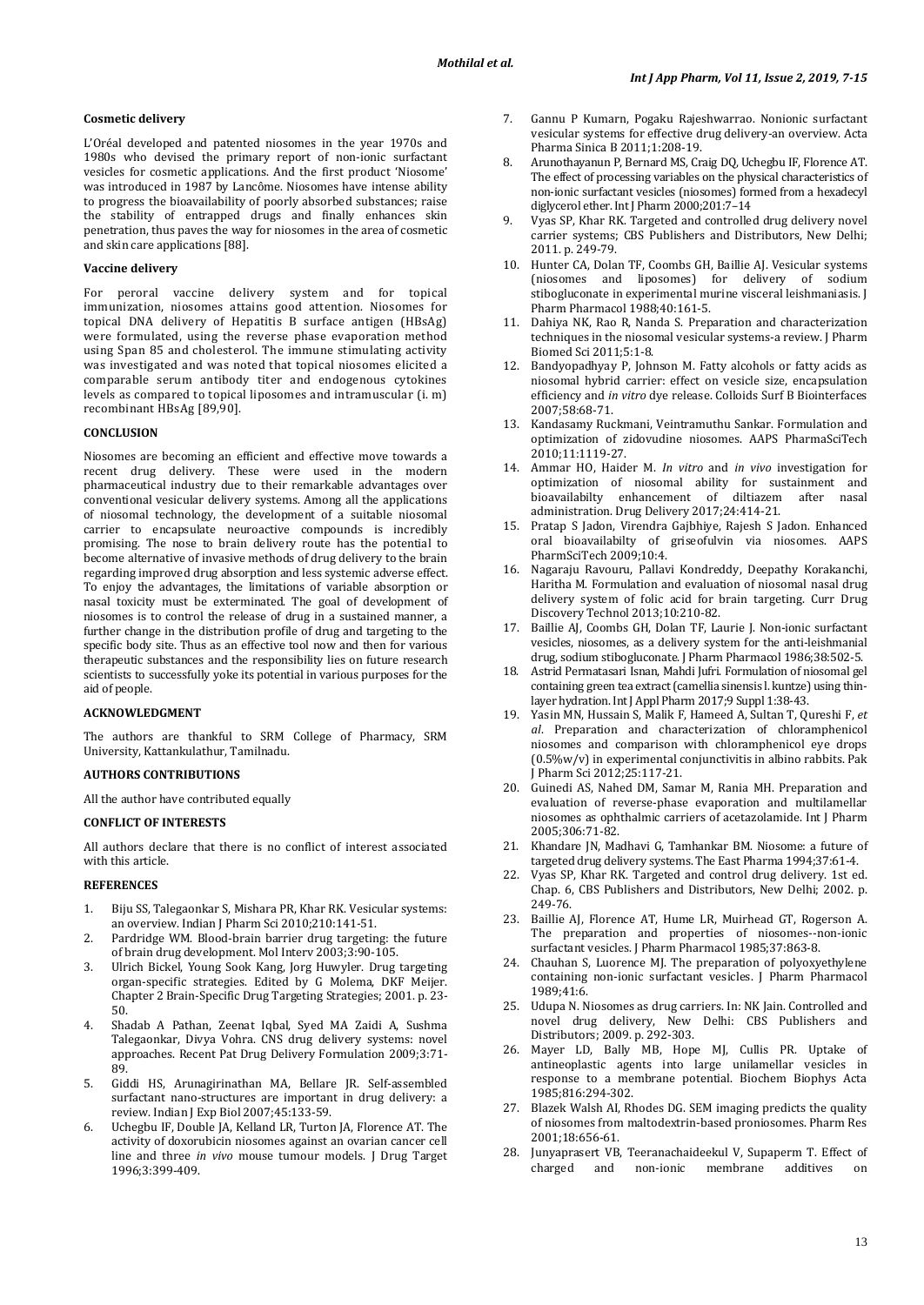physicochemical properties and stability of niosomes. AAPS PharmSciTech 2008;9:851-9.

- 29. Almira I, Blazek Welsh IA, Rhodes GD. Maltodextrin-based proniosomes. AAPS PharmSciTech 2001;3:1-8.
- 30. Alemayehu T, Nisha MJ, Palani S, Anish Z, Zelalem A. Niosomes in targeted drug delivery: some recent advances. Int J Pharm Sci Res 2010;1:1-8.
- 31. Uchegbu IF, Vyas SP. Non-ionic surfactant based vesicles (niosomes) in drug delivery. Int J Pharm 1998;172:33-70.
- 32. Moghddam SR, Ahad A, Aqil M, Imam SS, Sultana Y. Formulation and optimization of niosomes topical diacerin delivery using 3 factor, 3-level. Box-Behnken design for the management of psoriasis. Mater Sci Eng C Mater Biol Appl 2016;69:789-97.
- 33. Yuksel N, Bayindir ZS, Aksakal E, Ozcelikay AT. *Insitu* Niosome forming maltodextrin proniosome of candesartan cilexetil: *In vitro* and *in vivo* evaluation of *in-situ* niosome forming proniosomes containing candesartan cilexetil. Int J Biol Macromol 2015;82:453-63.
- 34. Vyshnavi V, Indira S, Prathima Srinivas. Formulation and evaluation of nasal niosomal *in-situ* gels of loratidine. Int J Pharm Sci Drug Res 2015;7:13-2.
- 35. Kaushik Kar, Preethi Sudheerl. Formulation and evaluation of niosomal drug delivery system of ketoprofen. J Pharm Sci 2015;5:173-80.
- 36. Ajay Aggarwal, Kamal Saroha, Sanju Nanda. Formulation, evaluation, and comparison of ketorolac tromethamine transdermal gel containing natural and synthetic permeation enhancers. Der Pharmacia Sinica 2014;5:41-5.
- 37. Sunil Kamboj, Vipin Saini, Suman Bala. Formulation and characterization of drug loaded non-ionic surfactant vesicles (Niosomes) for oral bioavailabilty enhancement. Sci Wor J 2014:8. http://dx.doi.org/10.1155/2014/959741
- 38. Okore VC, Attarna AA, Ofokansi KC, Esimone CO. Formulation and evaluation of Niosomes. Ind J Pharm Sci 2011;73:323-8.
- 39. Rajalakshmi SV, Vinaya OG. Formulation development, evaluation and optimization of medicated lip rouge containing niosomal acyclovir for the management of recurrent herpes labialis. Int J Appl Pharm 2017;9:21-7.
- 40. Michael W, Gerhard W, Heinrich H, Klaush D. Liposome preparation by the single-pass process. US patent 20100316696 A1; 2010.
- 41. Biswal S, Murthy PN, Sahu J, Sahoo P, Amir F. Vesicles of nonionic surfactants (Niosomes) and drug delivery potential. Int J Pharm Sci Nanotech 2008;1:1-8.
- 42. Azmin MN, Florence AT, Handjani-Vila RM, Stuart JF, Vanlerberghe G, Whittaker JS. The effect of non-ionic surfactant vesicle (niosome) entrapment on the absorption and distribution of methotrexate in mice. J Pharm Pharmacol 1985;37:237-42.
- 43. Manosroi A, Wongtrakul P, Manosroi J, Sakai H, Sugawara F, Yuasa M, *et al.* Characterization of vesicles prepared with various non-ionic surfactants mixed with cholesterol. Colloids Surf 2003;30:129-38.
- 44. Biswal S, Murthy PN, Sahu J, Sahoo P, Amir F. Vesicles of nonionic surfactants (Niosomes) and drug delivery potential. Int J Pharma Sci Nanotechnol 2008;1:1-8.
- 45. Balasubramaniam A, Kumar VA, Pillai KS. Formulation and *in vivo* evaluation of niosome-encapsulated daunorubicin hydrochloride. Drug Dev Ind Pharm 2002;28:1181-93.
- 46. Yoshioka T, Stermberg B, Florence AT. Preparation and properties of vesicles (niosomes) of sobitan monoesters (Span 20, 40, 60, and 80) and a sorbitan triester (Span 85). Int J Pharm 1994;105:1-6.
- 47. Karki R, Mamatha GC, Subramanya G, Udupa N. Preparation, characterization and tissue disposition of niosomes containing isoniazid. Rasayan J Chem 2008;1:224-7.
- 48. Akhter S, Kushwaha S, Wrasi MH, Anwar M, Ahmad MZ, Ahmad I, *et al.* Development and evaluation of nanosized niosomal dispersion for oral delivery of ganciclovir. Drug Dev Ind Pharm 2012;38:84-92.
- 49. Sathali AAH, Rajalakshmi G. Evaluation of transdermal targeted niosomal drug delivery of terbinafine hydrochloride. Int J Pharm Tech Res 2010;2:2081-9.
- 50. Shinde RL, Devarajan PV. Docosahexaenoic acid-mediated, targeted and sustained brain delivery of curcumin microemulsion. Drug Delivery 2017;24:152-61.
- 51. Boche M, Pokharkar V. Quetiapine nanoemulsion for intranasal drug delivery: evaluation of brain-targeting efficiency. AAPS PharmSciTech 2016. Doi:10.1208/s12249-016-0552-9
- 52. Karavasili C, Fatouros DG. Smart materials: *in situ* gel-forming systems for nasal delivery. Drug Discovery Today 2016;21:157- 66.<br>53. Rao
- M, Agrawal DK, Shirsath C. Thermoreversible mucoadhesive in situ nasal gel for the treatment of Parkinson's disease. Drug Dev Industrial Pharm 2017;43:1.
- 54. Sharma S, Lohan, Murthy RSR. Formulation and characterization of intranasal mucoadhesive nano particulates and thermo-reversible gel of levodopa for brain delivery. Drug Dev Ind Pharm 2014;40:869-78.
- 55. Parhizkar E, Emadi L, Alipour S. Development and evaluation of midazolam in situ nasal gel properties in presence of solubility enhancers at cilia-friendly pH. Macromolecular Research 2017;25:255-61.
- 56. Morsi N, Ghorab D, Refai H, Teba H. Ketoroloac tromethamine loaded nanodispersion incorporated into thermosensitive *in situ* gel for prolonged ocular delivery. Int J Pharm 2016;506:57- 67.
- 57. http://www.pharmainfo.net/reviews/non-ionic-surfactantbased-vesicle-niosome-potential-ocular-drug-delivery-systemoverview. [Last accessed on 20 Sep 2018]
- 58. Ismail AA, Sanaa A, Gizawy E, Fouda MA, Donia MA. Influence of a niosomal formulation on the oral bioavailability of acyclovir in rabbits. AAPS PharmSciTech 2007;8:206-12.
- 59. The Physical Chemistry of Membranes. ed. by Silver B, L Allen and Unwin, Boston-London-Sydney; 1985.
- 60. Haran G, Coben R, Bar LK, Barenholz Y. Vesicular drug delivery system-an overview. Biophys Acta 1993;1151:201.
- 61. Verma S, Singh SK, Syan N, Mathur P, Valecha V. Nanoparticle vesicular systems: a versatile tool for drug delivery. J Chem Pharm Res 2010;2:496-509.
- 62. Azmin MN, Florence AT, Handjani Vila RM, Stuart JFB, Vanlerberghe G, Whittaker JS. The effect of non-ionic surfactant vesicle (niosome) entrapment on the absorption and distribution of methotrexate in mice. J Pharm Pharmacol 1985;37:237-42.
- Biswal S, Murthy PN, Sahu J, Sahoo P, Amir F. Vesicles of nonionic surfactants (Niosomes) and drug delivery potential. Int J Pharm Sci Nanotech 2008;1:1-8.
- 64. Mura S, Pirot F, Manconi M, Falson F, Fadda AM. Liposomes and niosomes as potential carriers for dermal delivery of minoxidil. J Drug Target 2007;15:101-8.
- 65. http://www.pharmainfo.net/reviews/niosome-unique-drugdeliverysystem. [Last accessed on 20 Sep 2018]
- 66. http://www.pharmainfo.net/reviews/non-ionic-surfactantbased-vesicle-niosome-potential-ocular-drug-delivery-systemoverview. [Last accessed on 20 Sep 2018]
- 67. Hood E, Gonzalez M, Plaas A, Strom J, VanAuker M. Immunotargeting of nonionic surfactant vesicles to inflammation. Int J Pharm 2007;339:222-30.
- 68. Kong MH, Park C, Feng L, Hou X, Cheng X Chen. Construction of hyaluronic acid noisome as functional transdermal nanocarrier for tumor therapy. Carbohydrate Polymers 2013;94:634-41.
- 69. Tavano L, Vivacqua M, Carito V, Muzzalupo R, Caroleo MC, Nicoletta F. Doxorubicin loaded magneto-niosomes for targeted drug delivery. Colloids Surf B Biointerfaces 2013;102:803-7.
- 70. Geusens B, Strobbe T, Bracke S, Dynoodt P, Sanders N, Van Gele M, *et al*. Lipid-mediated gene delivery to the skin. Euro J Pharm Sci 2011;43:199-211.
- 71. Raghavachari N, Fahl W. Targeted gene delivery to skin cells *in vivo*: a comparative study of liposomes and polymers as delivery vehicles. J Pharm Sci 2002;91:615-22.
- 72. Mohebbi M, Akbarzadeh T, Fard A, Mohammad R. Microorganism DNA pattern search in a multi-agent genomic engine framework. Wor Appl Sci J 2007;2:582-86.
- 73. Parthasarathi G, Udupa N, Umadevi P, Pillai G. Niosome encapsulated of vincristine sulfate: improved anticancer